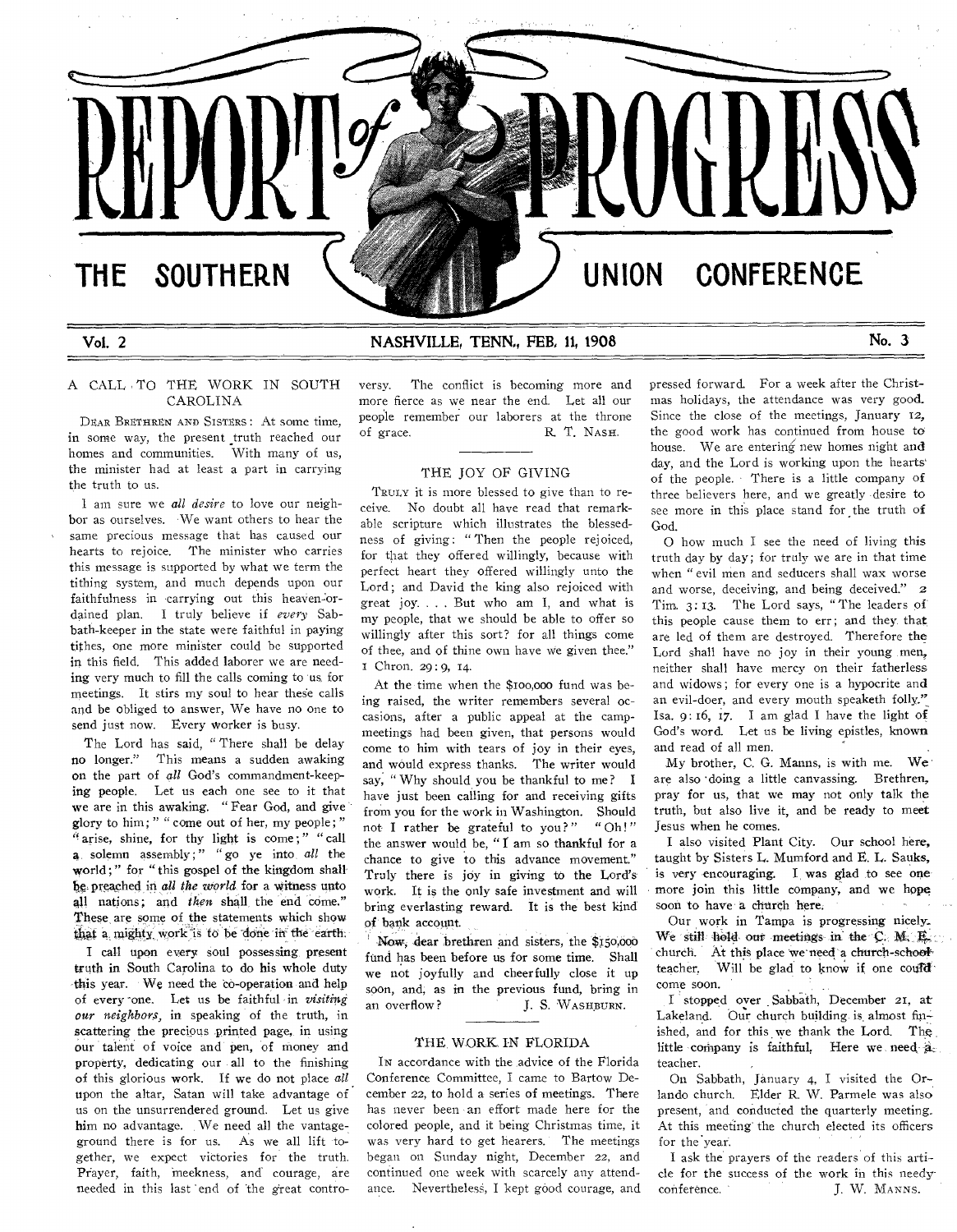## MINUTES OF THE SOUTHEASTERN UNION CONFERENCE

THE delegates from the conferences of North Carolina, South Carolina, Georgia, Florida, and Cumberland met at 11:30 A. M., Jan. 12, 1908, for the purpose of effecting a temporary organization. On motion Elder A. G. Daniells was chosen chairman and M. B. Van Kirk-seeretary of the temporary organization.

Upon call-by-the- chair;the fOltowing delegates responded: North Carolina: T. H. Jeys, T. J. Woodall, W. L. Killen, H. G. Miller, D. F. Shireman, Celia McDonald (added by vote) ; South Carolina: R. T. Nash, W. H. Armstrong, W. C. Rahn, C. F. Dart, E. C. Champlin; Georgia: G. W. Wells, Rochelle Philmon, A. L. Manous, W. H. Sebastian; Florida : R. W. Parmele, Dr. Parmele, L. T. Crisler, Mrs. L. T. Crisler, Sister Butler (added by vote) ; Cumberland Conference: J. F. Pogue, A. F. Harrison, M. E. Emmerson, E. L. Sanford, R. A. Lovell, G. H. Baber, R. L Williams, S. M. Jacobs, C. H. Moyers, W. W. Williams, Cyrus Simmons, Sam. Reeder, J. F. Brice; Delegates at large: R. M. Kilgore, J. E. Tenney, Smith Sharp, L. A. Hansen, Dr. Martinson, Dr. Godsmark, Mrs. Mettie Lenker, Elder G. I. Butler, M. B. VanKirk.

Attention was called to the necessity of providing for the standing committees necessary to arrange the items of business to come before the conference.

By a unanimous vote the Committee on Plans already appointed was made the Committee on Plans for the proposed conference; also the Committee on Distribution of Labor. It was voted that new committees be appointed on Finance and Credentials.

A motion prevailed that a committee of nine persons be selected from the floor, who should nominate the standing' .committees for the conference. The committee, as elected by vote of the delegates, consisted of the following persons: A. F. Harrison, W. W. Williams, L. T. Crisler, T. H. Jeys, A. L. Manous, T. L. Woodall, L. A. Hansen, C. F. Dart, R. T. Nash.

At the suggestion of Elder Daniells the matter of choosing a name for the proposed union conference was considered. Nearly a dozen names were suggested, after the consideration .of which, by vote, the name " Southeastern Union Conference" was chosen.

Upon the suggestion of Elder Jeys that the North Carolina Conference was entitled to an additional delegate, it was voted to add the name of Sister Celia McDonald to the list of<br>delegates from North Carolina. Likewise delegates from North Carolina. upon motion of Elder Parmele and voted by the convention, the name of Sister Butler was .added to the Florida delegation, and Sister Butler was seated as a delegate.

Meeting adjourned.

#### SECOND MEETING

The second meeting of the Southeastern Union Conference was called by its chairman, Elder Daniells, at 12:35 P. M., Jan. 13. As the session had been continuous, the formalities of opening were dispensed with.

The committee to nominate the standing committees reported the following: Committee on Nominations: L. A. Hansen (chairman), J. F. Pogue, T. H. Jeys, C. F. Dart, L. T. Crisler; On Constitution: Cyrus Simmons (chairman) J. E. Tenney, R. W. Parmele; Committee on Finance: W. W. Williams (chairman), S. M. Jacobs, C. H. Moyers, G. W. Wells, R. W. Parmele; Committee on Credentials-and Lieenses: R. M. Kilgore (chairman), R. T. Nash, G. H. Baber; to be added to Committee on Plans: A. F. Harrison, M. B. VanKirk.

It was moved and seconded that the report be adopted by considering each item separately. After some explanation by Elder Daniells, the question was called and the motion to adopt prevailed unanimously.

A motion made by L. A. Hansen and seconded by Elder Armstrong, that the Committee on Credentials and Licenses act jointly with the Committee of the Southern Union Conference, prevailed.

Meeting adjourned.

THIRD MEETING, 5 : 30 P. NI., JAN. 13. After the customary song, all joined with Elder Nash in earnest prayer that God might lead in the deliberations of the conference.

The following partial report was presented by the secretary of the Committee on Nomination : For President, K. C. Russell; for Vice-President, G. W. Wells.

Remarks relative to the qualifications of Elder Russell were made by Elder Daniells, followed by a number of others. Upon the second reading of the name of G. W. Wells, remarks were made by L. A. Hansen, giving reasons why Elder Wells was selected. Elder Wells then followed with a few fitting remarks. The question being called, the motion to adopt prevailed unanimously.

A vote that Elder K. C. Russell be immediately informed of his election, and invited to come to attend the remainder of this meeting was passed unanimously.

After the vote to adjourn was taken, but before the Chair declared the same, a request from Elder Wells was made that the conference join in prayer for his little daughter,<br>who was reported dangerously ill. This who was reported dangerously ill. prayer was participated in by Elder Daniells and a number of others, while the whole congregation lifted their hearts in harmony with the- verbal prayers.

Meeting adjourned.

FOURTH MEETING, FRIDAY, JAN. 17, 2 P. M.

Elder K. C. Russell in the chair. All united with Elder G. W. Wells in earnest prayer. The minutes of the previous meeting were read and approved.

Elder Russell next made some fitting remarks regarding his acceptance of the position of President of the Southeastern Union Conference.

The Committee on Constitution rendered the following report :-

CONSTITUTION OF THE SOUTHEASTERN UNION CONFERENCE OF SEVENTH-DAY ADVENTISTS. ARTICLE I. NAME.

This organization shall be known as the Southeastern Union Conference of Seventhday Adventists.

ARTICLE 2. OBJECT.

The object of this conference shall be to

unify and extend the work of the Seventh-day Adventist Church.

## ARTICLE 3. TERRITORY.

the eastern half of the state of Tennessee, the states of North Carolina, South Carolina, Georgia, and Florida, with the exception of six counties in the extreme northwest-of the-. last-named state. The territory of this conference shall include the Cumberland Conference, composed of

#### ARTICLE 4. MEMBERSHIP.

Sec. *I*. This conference shall be composed of such local conferences of Seventh-day Adventists as are, or may be, properly organized in any part of its territory under the direction of the Executive Committee, such conferences having been accepted by a vote at a session of the conference.

*Sec. 2.* The voters of this conference shall be duly accredited delegates from the local conferences composing the union, and such members of the Executive Committees of the General Conference and the Southeastern Union Conference ,as may be present at any duly convened regular or special session of the conference.

*Sec. 3.* In addition to its President, each local conference shall be entitled to one delegate for every fifty church-members in the conference. Such delegates shall be appointed by the local conference or by the Executive Committee.

## ARTICLE 5. OFFICERS.

*Sec. I.* The officers of this conference shall be a President, Vice-President, Secretary, Treasurer, Auditor, and an Executive Committee, composed of the President, Vice-President, the presidents of the local conferences in the union and such other members as the conference or Executive Committee may select. *Sec. 2.* All officers and members of the Ex-

ecutive Committee, other than the presidents of the local conferences, shall be elected at the regular sessions of the Union Conference, and shall hold their offices for the term of two years, or until their successors .are elected and enter upon their duties.

## ARTICLE 6. SESSIONS.

*Sec. 1.* This conference shall hold its regular session biennially at such date and place as the Executive Committee shall designate by a notice published in at least two of our denominational papers at least three weeks before the date of the meeting.

*Sec. 2.* The Executive Committee may call extra sessions if occasion requires, by a like notice, and the transactions of such sessions shall be equally valid with those of the regular sessions.

#### ARTICLE 7. TRUSTEES, COMMITTEES, AND AGENTS.

This conference shall elect the boards of management of such institutions and enterprises as are or may be connected with, or operated by, this organization, according to the acts of incorporation and the by-laws governing the same, and this conference shall employ such committees, agents, ministers, missionaries, and employees as may be necessary for the prosecution of its work.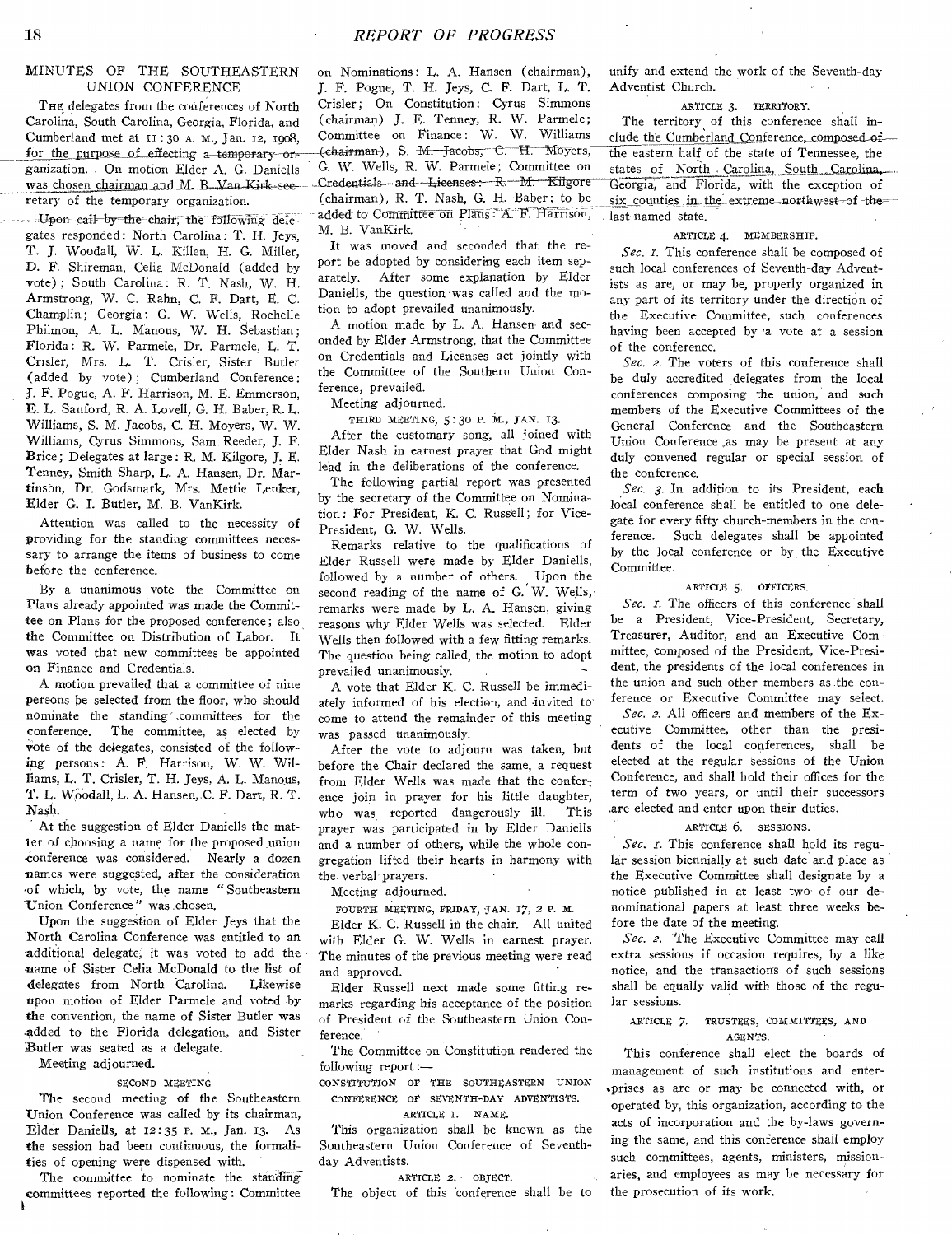## ARTICLE 8. BY-LAWS.

This conference may make by-laws, amend, or repeal them at any session, provided that if it be proposed to make, amend, or repeal bylaws at a special session, notice of such proposed acts shall be given in the call for such special session. The scope of such by-laws may include all subjects not inconsistent with this Constitution.

#### ARTICLE 9. AMENDMENTS.

This Constitution may be amended by a three-fourths vote of the delegates present at any session, provided that if it be proposed to amend the Constitution at a special session, notice of the proposed amendment shall be given in the call for such special session.

## BY-LAWS.

*Sec. r. President and Vice-President.—The*  duties of the President and Vice-President shall be such as usually pertain to such offices.

*Sec. 2. Secretary.—* It shall be the duty of the Secretary to keep a record of the proceedings of the sessions of the conference and of the proceedings of the Executive Committee, and to conduct the general correspondence, and any other duties that may be outlined by the Executive Committee.

*Sec. 3. Treasurer.—* It shall be the duty of the Treasurer to receive all moneys belonging to the conference, to keep an account of the same, and to disburse them by order of the Executive Committee through its President, and to make a full report thereof at all sessions of the conference, and at such other times as may be required by the Executive Committee. The Treasurer shall also collect from the conferences in the district such financial and statistical reports as may be required by the Executive Committee and forward the same as may be directed.

*Sec. 4. Powers of the Executive Committee.—* The Executive Committee shall have full administrative power during the intervals between the sessions of the conference, and exercise a general watchcare over all matters pertaining to the work of the Southeastern Union Conference, and shall fill for the current term, any vacancies that may occur in its membership or in the boards or committees • which are appointed or elected by the Southeastern Union Conference. It shall direct the movements of the employees of the conference, and settle their accounts for labor at regular intervals from the funds of the Southeastern Union Conference.,

It was moved by Elder Parmele and seconded by Elder Armstrong that the report be adopted by considering each item separately. After the report had been carefully considered, the motion unanimously prevailed. It was next moved by Elder Pogue and seconded by L. A. Hansen that the Board of the Graysville school be increased to eleven members. Motion prevailed.

The report from the Committee on Nomination was next called for. A partial report was rendered through the secretary, Elder Jeys, as follows : For Secretary and Treasurer, R. T. Dowsett; Religious Liberty Secretary,

K. C. Russell; Secretary of Medical Department, L. A. Hansen; Educational Secretary,

M. B. Van Kirk; Missionary Secretary, Mrs. R. T. Dowsett; Secretary of Young People's Work, Mrs. Mettie Lenker ; Canvassing Agent, V. 0. Cole.

Southern Training School Board: M. B. Van Kirk (secretary of board), C. H. Moyers, G. A. Irwin (president of board), G. A. Williams, A. F. Harrison, J. F. Pogue, Dr. Heatherington, L. A. Hansen, A. J. Haysmer, K. C. Russell, C. P. Bollman.

Southern Training School Legal Board: K. C. Russell, C. H. Moyers, L. A. Hansen, J. F. Pogue, M. B. Van Kirk, Dr. Heatherington, G. A. Williams.

Graysville Sanitarium Board: L. A. Hansen, Dr. Heatherington, M. B. Van Kirk, C. H. Moyers, K. C. Russell, R. L. Williams, H. S. Miller. Legal Body same as above.

Atlanta Sanitarium Board: K. C. Kussell, G. W. Wells, S. S. Maxwell, M. L. Woodall, A. L. Manous, R. T. Dowsett, L. A. Hansen. Legal Body same as above.

Auditor, R. T. Dowsett; Transportation Agent, R. T. Dowsett.

Upon motion to adopt by considering each item separately, the secretary carefully read the report to the house.

When the names of Brother and Sister Dowsett were reached, Brother Dowsett arose to explain the conditions upon which he would accept, to be that of his release from the work in Wisconsin, and that they could not take up the work under two months in any case. Remarks were made by L. A. Hansen and Dr. Godsmark regarding the qualifications of Brother and Sister Dowsett. The same conditions were spoken of by V. 0. Cole regarding his accepting the position of Union Conference Canvassing Agent. After several minor questions, the motion was unanimously carried. Meeting adjourned.

FIFTH MEETING, JAN. 20, II A. M.

Elder K. C. Russell in the chair. As the secretary was absent, W. L. Bird was chosen secretary *pro tem.* 

The Nominating Committee presented a further partial report as follows: Executive Committee: President and Vice-President of the Union Conference, Presidents of Florida, Georgia, South Carolina, North Carolina, and Cumberland Conferences, and L. A, Hansen, M. B. Van Kirk, V. 0. Cole, and R. T. Dowsett. This report was unanimously adopted after considering each item separately.

Moved and seconded that the President and Secretary of the Southeastern Union arrange with the Secretary of the joint union to, bring into the report all matters that pertain to the Southeastern Union Conference. Carried.

It was next moved by Elder Armstrong and seconded by Brother Reeder that the president of the Southeastern Union, the five conference presidents of the conferences composing the union, and one other person, be a sub-committee on plans to suggest some measures which especially concern the Southeastern Union. On motion, the name of V. 0. Cole was added as the other member of the above sub-committee.

Adjourned to call of Chair.

SIXTH MEETING, JAN. 21, 3: 15 P. M. Elder Russell in the chair. Prayer was of-

| CANVASSING REPORT FOR TWO                                              |        |            |            |  |  |  |  |
|------------------------------------------------------------------------|--------|------------|------------|--|--|--|--|
| WEEKS ENDING JAN. 24, 1908.                                            |        |            |            |  |  |  |  |
| CUMBERLAND CONFERENCE                                                  |        |            |            |  |  |  |  |
| NAME-<br>J A CaldwellBFL MISC 62 \$78 20                               |        |            | Deliv' d   |  |  |  |  |
|                                                                        |        |            | \$9 90     |  |  |  |  |
| S G Sharp 1 wkBFL 41 18 15                                             |        |            | - 8 oo     |  |  |  |  |
| FLORIDA CONFERENCE                                                     |        |            |            |  |  |  |  |
| T H Dobb I wkMISC                                                      | H      |            | 3 00       |  |  |  |  |
| GEORGIA CONFERENCE                                                     |        |            |            |  |  |  |  |
| ML Woodall4wksD&R COL 54                                               |        | 14 75      | 10 50      |  |  |  |  |
| Mrs M M WardBFL 30<br>E C Rogers 3 wksck BS 120<br>J C D Wolffck BS 90 |        | 600        | I 00       |  |  |  |  |
|                                                                        |        | 139 60     | 57 35      |  |  |  |  |
|                                                                        |        | 71 00      | 75 50      |  |  |  |  |
| $S$ G Dent 4 wksBFL $72$                                               |        | 140 60     | 14 35      |  |  |  |  |
| David A Fisher4wks MISC 77 3I IO                                       |        |            | 11 60      |  |  |  |  |
| Mrs Tennie Manous 3 wks                                                |        |            |            |  |  |  |  |
|                                                                        |        |            | 5 75       |  |  |  |  |
| LOUISIANA CONFERENCE                                                   |        |            |            |  |  |  |  |
| Jas H Anderson I wk                                                    |        |            |            |  |  |  |  |
| G S Rogers I wkD&R                                                     | 37     | 37 05      | 30 00      |  |  |  |  |
|                                                                        | 24     | 950        | 6 25       |  |  |  |  |
| C L Collison Iwk BR MISC                                               | 54     | 20 IO      | 20 10      |  |  |  |  |
| Wm Olmstead BR                                                         | 36     | 68 00      |            |  |  |  |  |
| E Booth I wkCK                                                         | 12     | 4 00       | 4 00       |  |  |  |  |
| A B Cheek I wkBR                                                       | 28     | 28 00      |            |  |  |  |  |
| I T Reynolds I wk. BRCK                                                | 24     |            | 975        |  |  |  |  |
| NORTH CAROLINA CONFERENCE                                              |        |            |            |  |  |  |  |
| Mattie S ReynoldsD&R                                                   | 40     | 36 75      | 50         |  |  |  |  |
| H B Tilden I wkCK                                                      | 16     | 25 65      | 165        |  |  |  |  |
| SOUTH CAROLINA CONFERENCE                                              |        |            |            |  |  |  |  |
| D M SmithCK<br>Mrs E A Wingck sofp                                     | 47     | 40 70      | 74 70      |  |  |  |  |
|                                                                        | 27     | 20 50      | 6 00       |  |  |  |  |
| $H$ Martin $cx$                                                        | 87     | 56 50      | 53 05      |  |  |  |  |
| Mrs H MartinCK                                                         | 3      | 7 00       | $8\degree$ |  |  |  |  |
| $J$ B Rise $CK$                                                        | 49     | 12 75      | 6 25       |  |  |  |  |
| Mrs H B Gallionck                                                      | 24     | 17 35      | 2 00       |  |  |  |  |
| S.<br>$H$ Swinglesofp                                                  | 30     | 47 25      | 860        |  |  |  |  |
| $\mathbf{A}$<br>F<br>$Evans.$ $\frac{softmax}{sum}$                    | 47     | 61 75      | 7 75       |  |  |  |  |
| TENNESSEE RIVER                                                        |        | CONFERENCE |            |  |  |  |  |
| Mamie Moore  D&R                                                       | 56     | 72 20      | 10 15      |  |  |  |  |
| Mrs Alice PattonD&R                                                    | $15 -$ | 1850       |            |  |  |  |  |
| Wm J KeelewaTCH.BS<br>R H Hazleton I wkD&R                             | 75     | 3780       | 42 35      |  |  |  |  |
|                                                                        | 15     | 13 50      | I 50       |  |  |  |  |

| R H Hazleton I wk. D&R 15   |        |       | 13 50 1 50 |  |
|-----------------------------|--------|-------|------------|--|
| Chas Romines I wk. D&R 37   |        | 35 00 | . 16 00    |  |
| RECAPITULATION              |        |       |            |  |
| Cumberland Conference 103   | 96,35  |       | 18 80      |  |
| Florida Conference II       |        |       | 3 00       |  |
| Georgia Conference 462      | 425 13 |       | 175 75     |  |
| Louisiana Conference 215    | 175 65 |       | 70 10      |  |
| North Carolina Conf 56      | 62 40  |       | 2 15       |  |
| South Carolina Conf 314     | 263 80 |       | 163 35     |  |
| Tennessee River Conf 198    | 177 00 |       | 70 00      |  |
|                             |        |       |            |  |
| Total 1,369 1,200 33 512 15 |        |       |            |  |

fered by Elder Armstrong. Minutes of the fourth and fifth meetings read and approved.

The sub-committee on plans, through its secretary, Brother Wells, reported as follows:—

" Moved by Elder Pogue and seconded by Elder Jeys that the headquarters of the South eastern Union Conference be Atlanta. Carried.

"The motion was made by Brother Nash and seconded, that for the present, the RE-PORT OF PROGRESS be the organ for the Southeastern Union Conference. Carried.

" Motion was made and seconded that we recommend the Executive Committee of the Southeastern Union Conference to take steps to form an Association if advisable.

" Moved and seconded that we pay half the expense of the principal of the Southern Training School. Carried.

" Moved and seconded that the Secretary and Treasurer of the Georgia Conference receive the funds of this union until the incoming Secretary appears."

Upon motion each item was considered separately and unanimously carried. Voted that the Chair be a committee of one to confer with

*(Concluded on page 20.)*